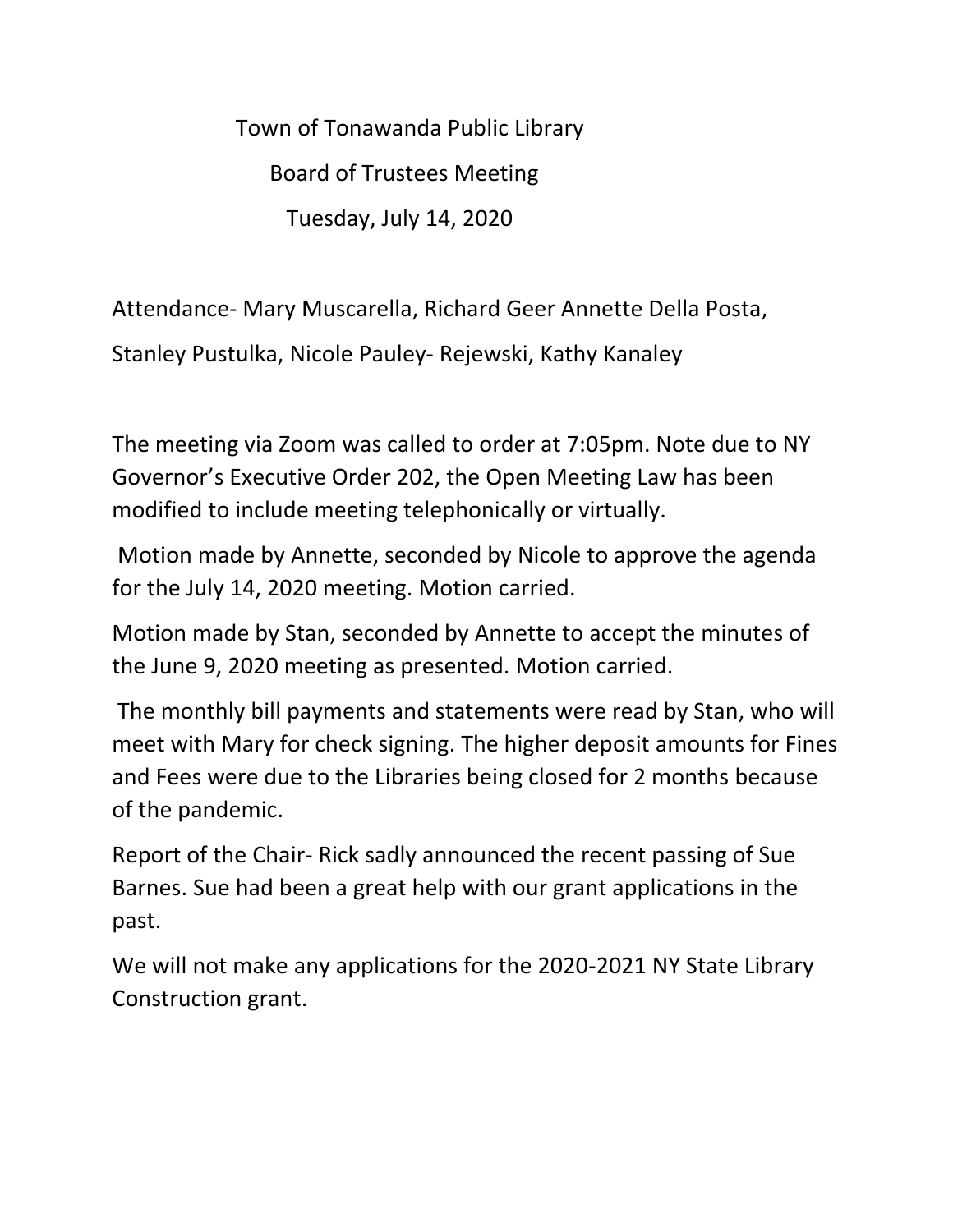Report of Director- Mary read the monthly statistics for both libraries. While the numbers are slowly increasing, the limitations imposed by the pandemic will continue to limit activity.

Virtual programs continue to do well.

Both libraries opened to the public June 22, 2020 with reduced hours, 20/week at Kenilworth and 30/week at Kenmore. Both locations will continue to offer curbside pickup option. Mary suggested the purchase of flags which read "OPEN" to attract patrons. Mary will investigate options for this.

Summer Reading challenge has begun- sign up is picking up. Board approved \$400.00 for gift cards and play tents for prizes for contest winners.

Mary will purchase locks to loan bike riding patrons while they are using the libraries.

Carpets were cleaned over July  $4<sup>th</sup>$  holiday. The new meeting room is almost complete. The Town will mount the TV and Central IT will hook it up.

Staff is adhering to the temperature taking, questionnaire and cleaning requirements set by the NYS and B&ECPL.

Mary attended a Manager- Director Zoom meeting on 6/10/20 at which time it was recommended that we do not allow any outside meetings and we do not bring back any part time staff until at least Labor Day.

We may be facing significant budget cuts next year. Mary was asked to prepare 3 budgets-representing a 5%cut, a 10% cut and a 25% cut. This coupled with the loss of any money from the FRIENDS (they are not collecting or selling books this year) will no doubt impact services.